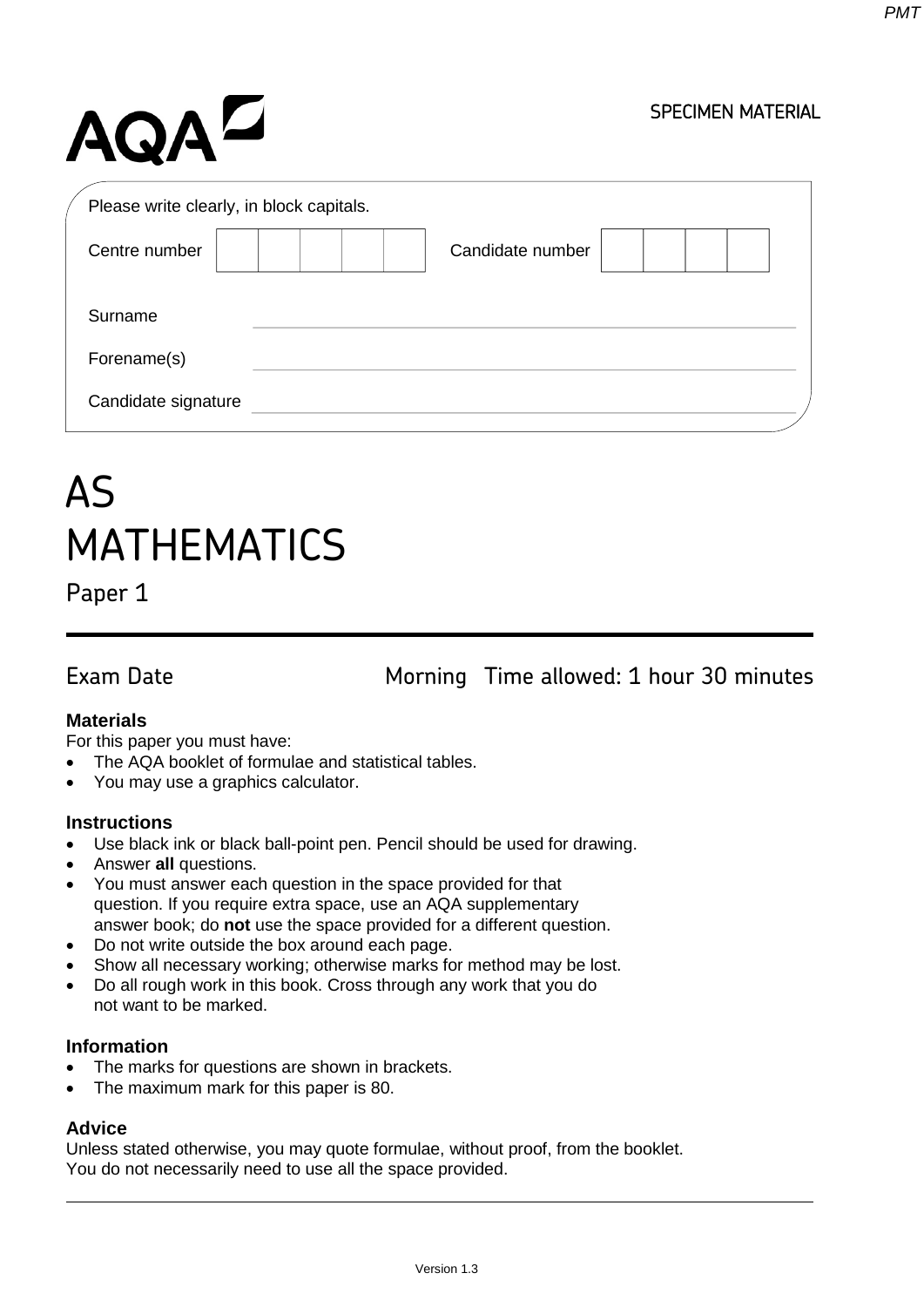#### **Section A**

Answer **all** questions in the spaces provided.

**1** The curve  $y = \sqrt{x}$  is translated onto the curve  $y = \sqrt{x+4}$ 

The translation is described by a vector. Find this vector. Circle your answer.

|                                        | $\lceil -4 \rceil$ | $\lceil 0 \rceil$ | $\lceil$ 0 $\rceil$ |
|----------------------------------------|--------------------|-------------------|---------------------|
| $\begin{bmatrix} 4 \\ 0 \end{bmatrix}$ | 0                  | 4                 | $-4$                |

 **2** Consider the two statements, A and B, below.

A:  $x^2 - 6x + 8 > 0$ B:  $x > 4$ 

Choose the most appropriate option below. Circle your answer.

**[1 mark]**

**[1 mark]**

|                                   |                       | There is no   |
|-----------------------------------|-----------------------|---------------|
| $\Lambda \Leftarrow$ $\mathsf{B}$ | $A \Leftrightarrow B$ | connection    |
|                                   |                       | between A and |
|                                   |                       |               |

| $A \Rightarrow B$ | $A \leftarrow I$ |
|-------------------|------------------|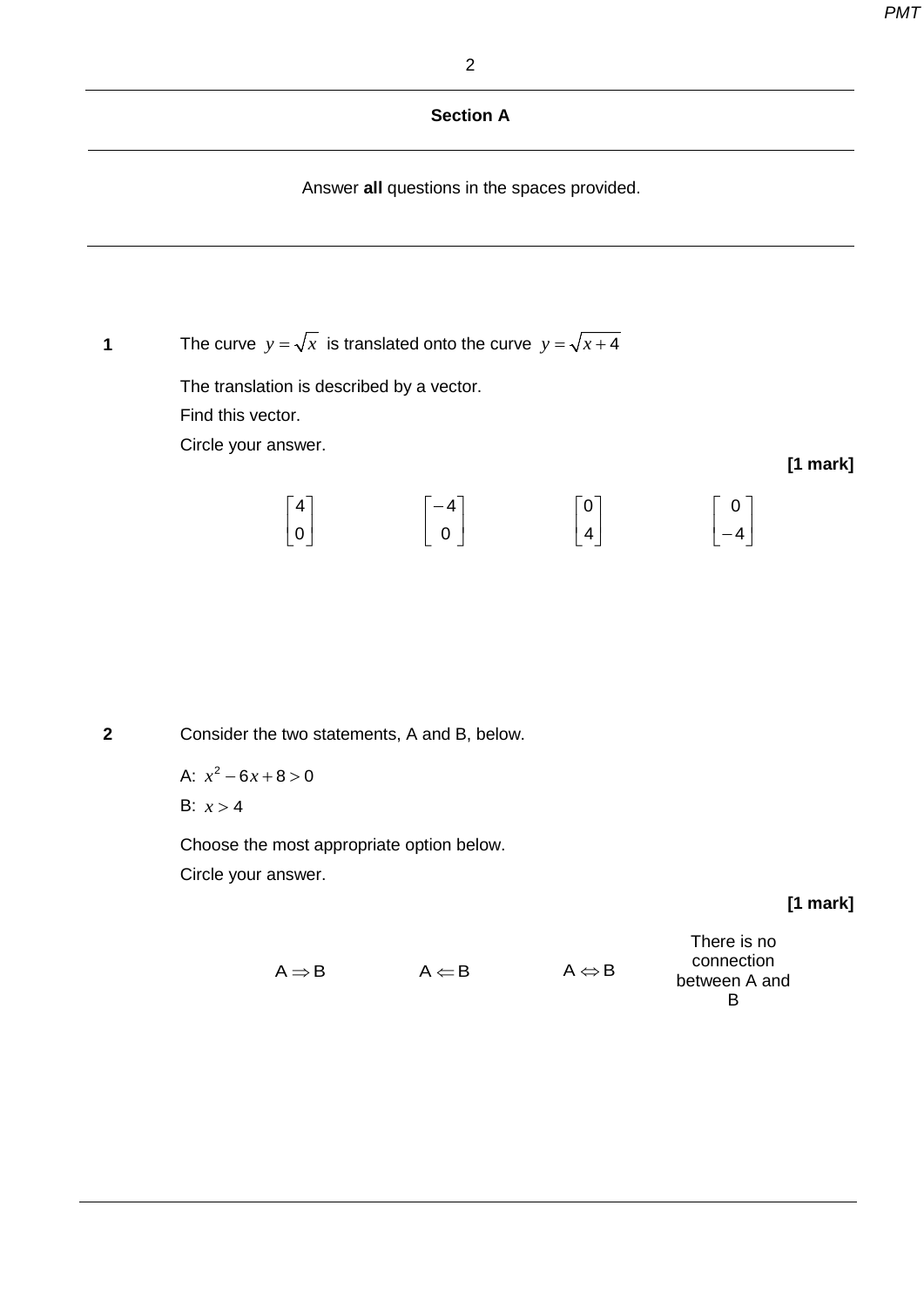**3 (a)** Write down the value of *p* and the value of *q* given that:

3 (a) (i) 
$$
\sqrt{3} = 3^y
$$
  
\n3 (a) (ii)  $\frac{1}{9} = 3^y$   
\n[1 mark]  
\n3 (b) Find the value of *x* for which  $\sqrt{3} \times 3^x = \frac{1}{9}$   
\n[2 marks]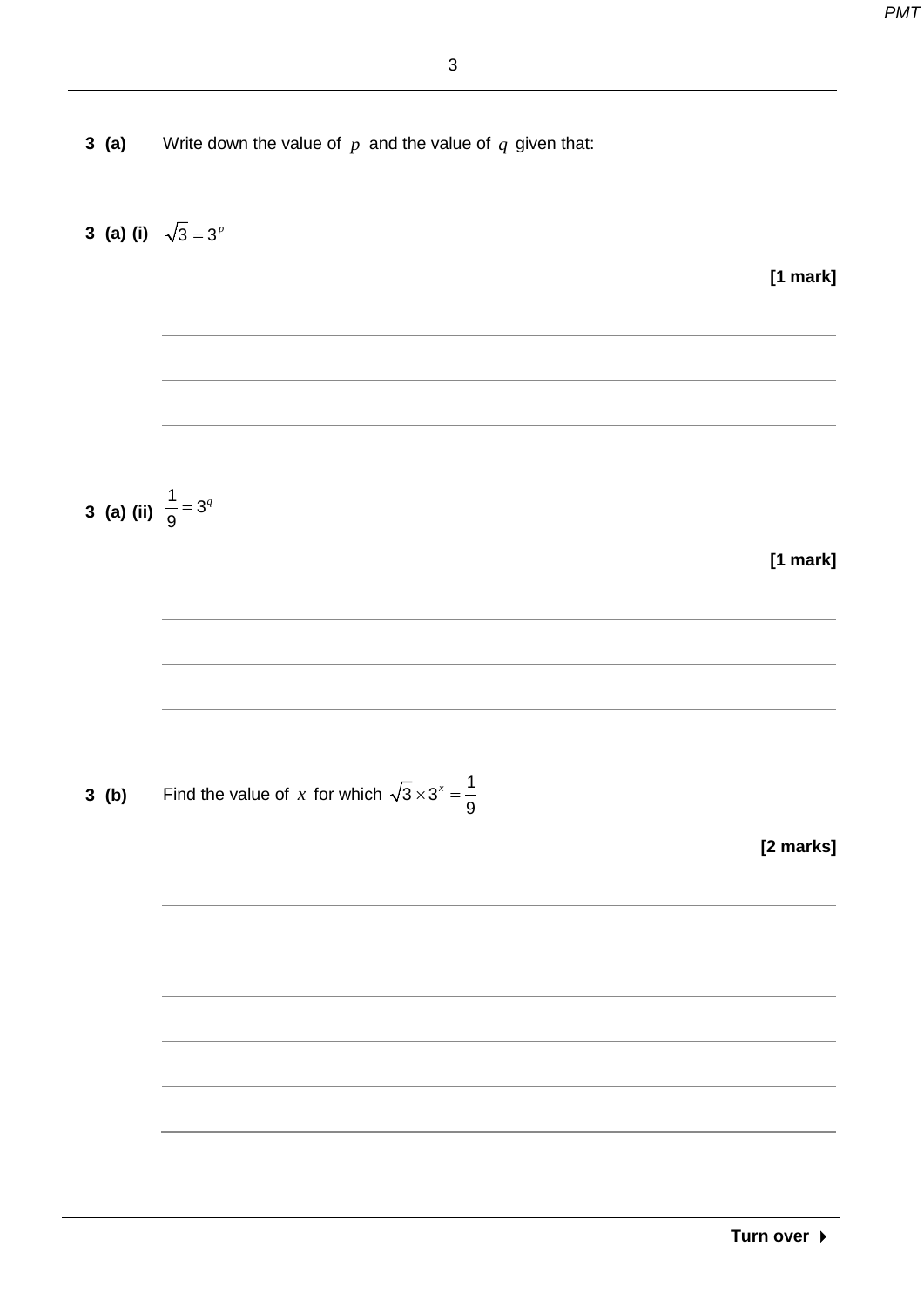**4** Show that  $\frac{5\sqrt{2}+1}{\sqrt{2}}$ +  $5\sqrt{2} + 2$  $3\sqrt{2} + 4$ can be expressed in the form  $m + n\sqrt{2}$ , where m and n are integers. **[3 marks]**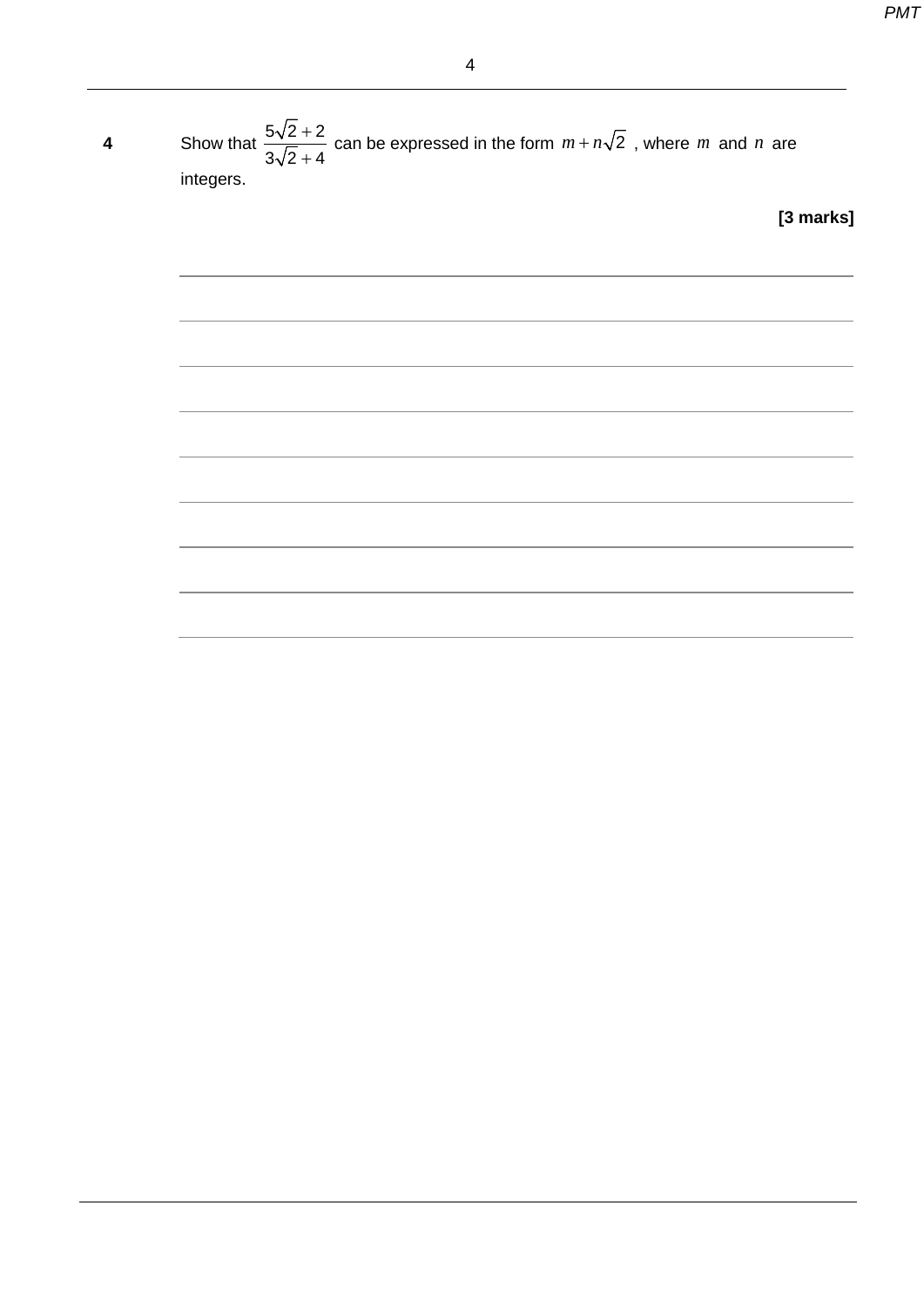**5** Jessica, a maths student, is asked by her teacher to solve the equation  $\tan x = \sin x$ , giving all solutions in the range  $0^\circ \leq x \leq 360^\circ$ 

The steps of Jessica's working are shown below.

$$
\tan x = \sin x
$$

|        | $\sin x$<br>$=$ sin $x$  | Write tan $x$ as -   | $\sin x$ |
|--------|--------------------------|----------------------|----------|
| Step 1 | $\cos x$                 |                      | $\cos x$ |
| Step 2 | $\sin x = \sin x \cos x$ | Multiply by $\cos x$ |          |
| Step 3 | $\Rightarrow$ 1=cos x    | Cancel $sin x$       |          |
|        | $x = 0^{\circ}$ or 360°  |                      |          |

The teacher tells Jessica that she has not found all the solutions because of a mistake.

Explain why Jessica's method is not correct.

**[2 marks]**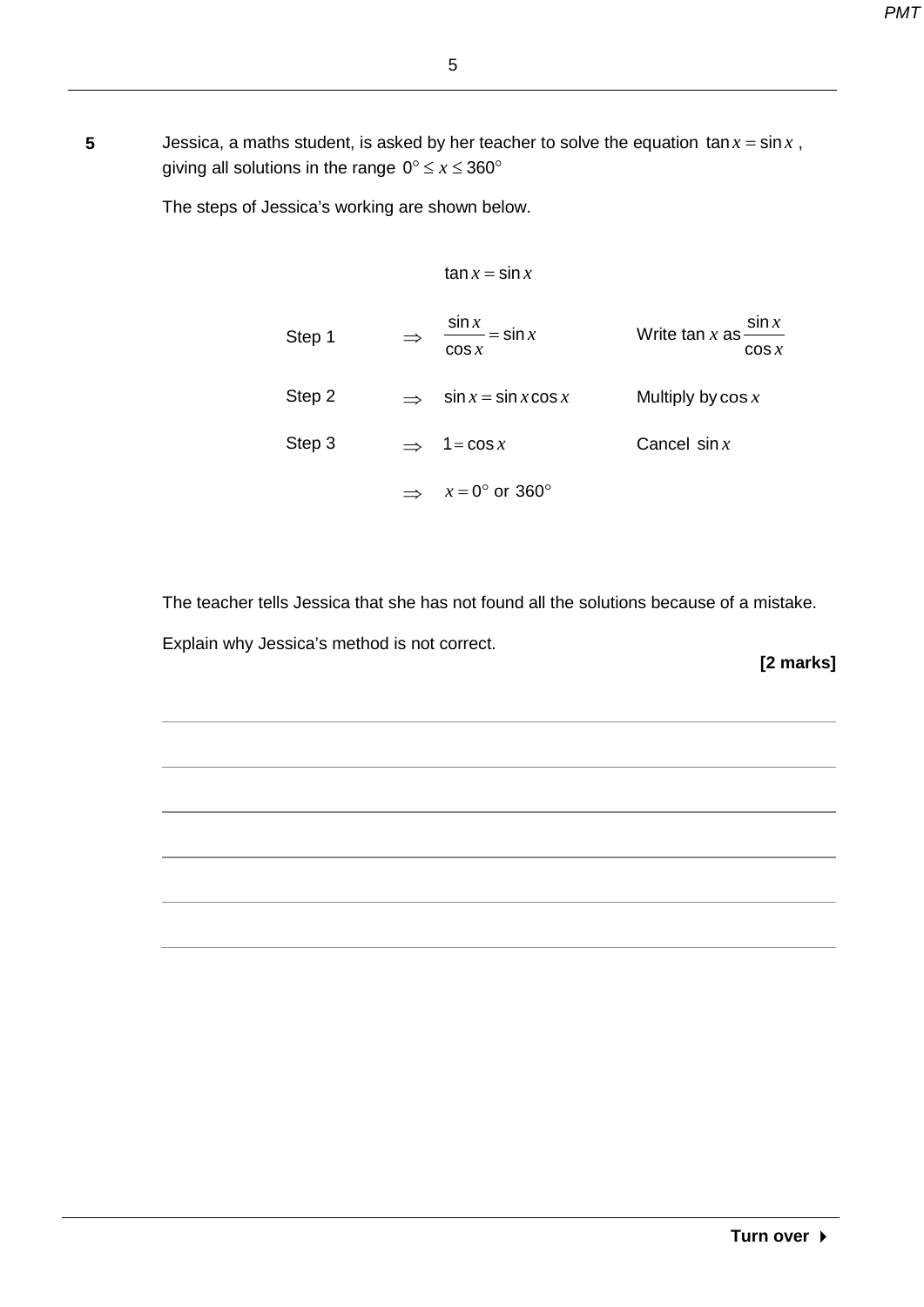| $6\phantom{1}6$ | A parallelogram has sides of length 6 cm and 4.5 cm.<br>The larger interior angles of the parallelogram have size $\alpha$ |
|-----------------|----------------------------------------------------------------------------------------------------------------------------|
|                 | Given that the area of the parallelogram is 24 cm <sup>2</sup> , find the exact value of tan $\alpha$<br>[4 marks]         |
|                 |                                                                                                                            |
|                 | ,我们也不能在这里的时候,我们也不能在这里的时候,我们也不能会在这里的时候,我们也不能会在这里的时候,我们也不能会在这里的时候,我们也不能会在这里的时候,我们也不                                          |
|                 |                                                                                                                            |
|                 |                                                                                                                            |
|                 |                                                                                                                            |
|                 |                                                                                                                            |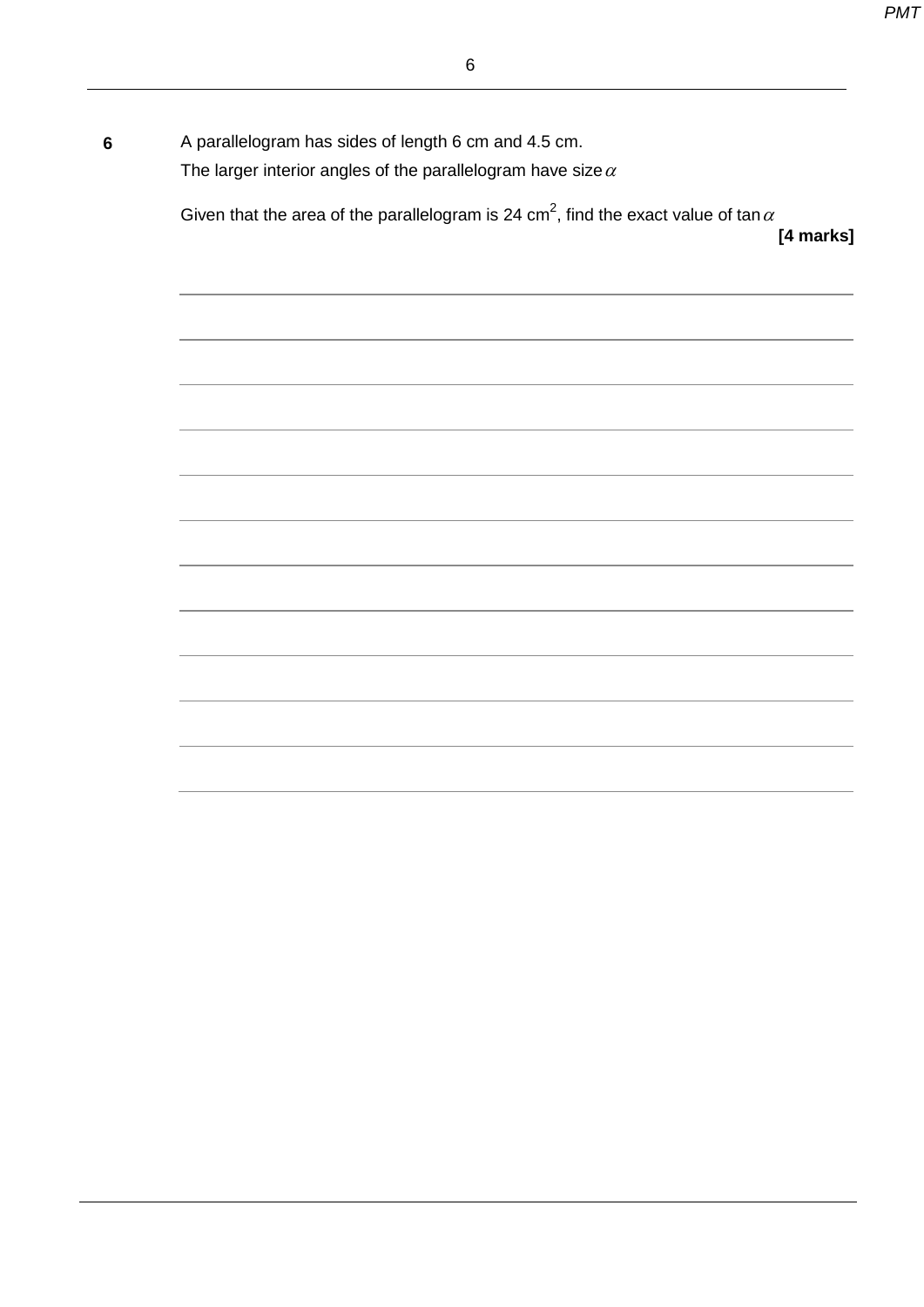**7** Determine whether the line with equation  $2x + 3y + 4 = 0$  is parallel to the line through the points with coordinates (9, 4) and (3, 8).

**[4 marks]**

**Turn over for the next question**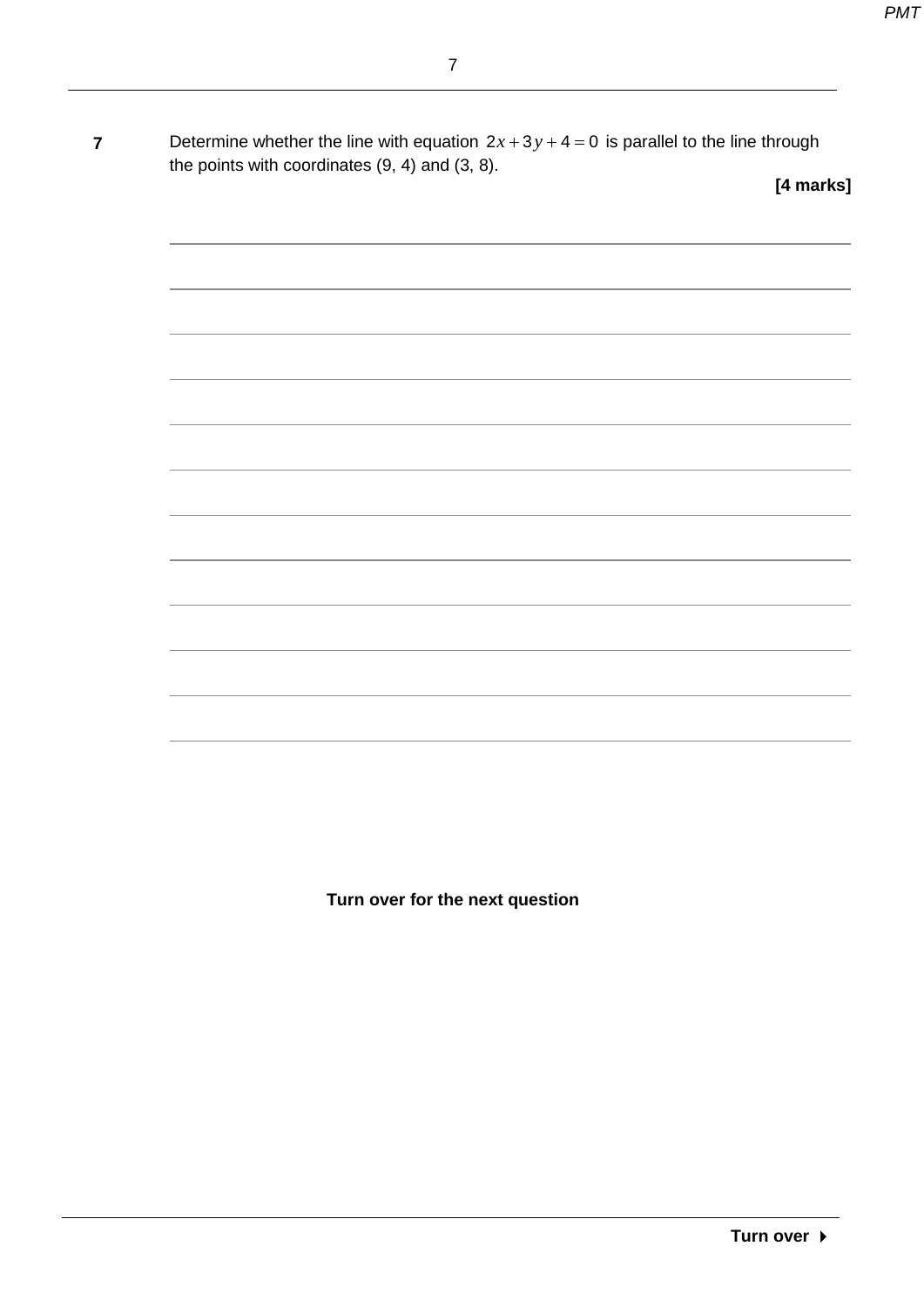| 8(a)    | Find the first <b>three</b> terms, in ascending powers of x, of the expansion of $(1-2x)^{10}$<br>[3 marks]                                                                      |
|---------|----------------------------------------------------------------------------------------------------------------------------------------------------------------------------------|
|         |                                                                                                                                                                                  |
|         |                                                                                                                                                                                  |
|         |                                                                                                                                                                                  |
|         |                                                                                                                                                                                  |
|         |                                                                                                                                                                                  |
|         |                                                                                                                                                                                  |
|         |                                                                                                                                                                                  |
|         |                                                                                                                                                                                  |
|         |                                                                                                                                                                                  |
| $8$ (b) |                                                                                                                                                                                  |
|         | Carly has lost her calculator. She uses the first three terms, in ascending powers of $x$ ,                                                                                      |
|         | of the expansion of $(1-2x)^{10}$ to evaluate 0.998 <sup>10</sup><br>Find Carly's value for 0.998 <sup>10</sup> and show that it is correct to five decimal places.<br>[3 marks] |
|         |                                                                                                                                                                                  |
|         |                                                                                                                                                                                  |
|         |                                                                                                                                                                                  |
|         |                                                                                                                                                                                  |
|         |                                                                                                                                                                                  |
|         |                                                                                                                                                                                  |
|         |                                                                                                                                                                                  |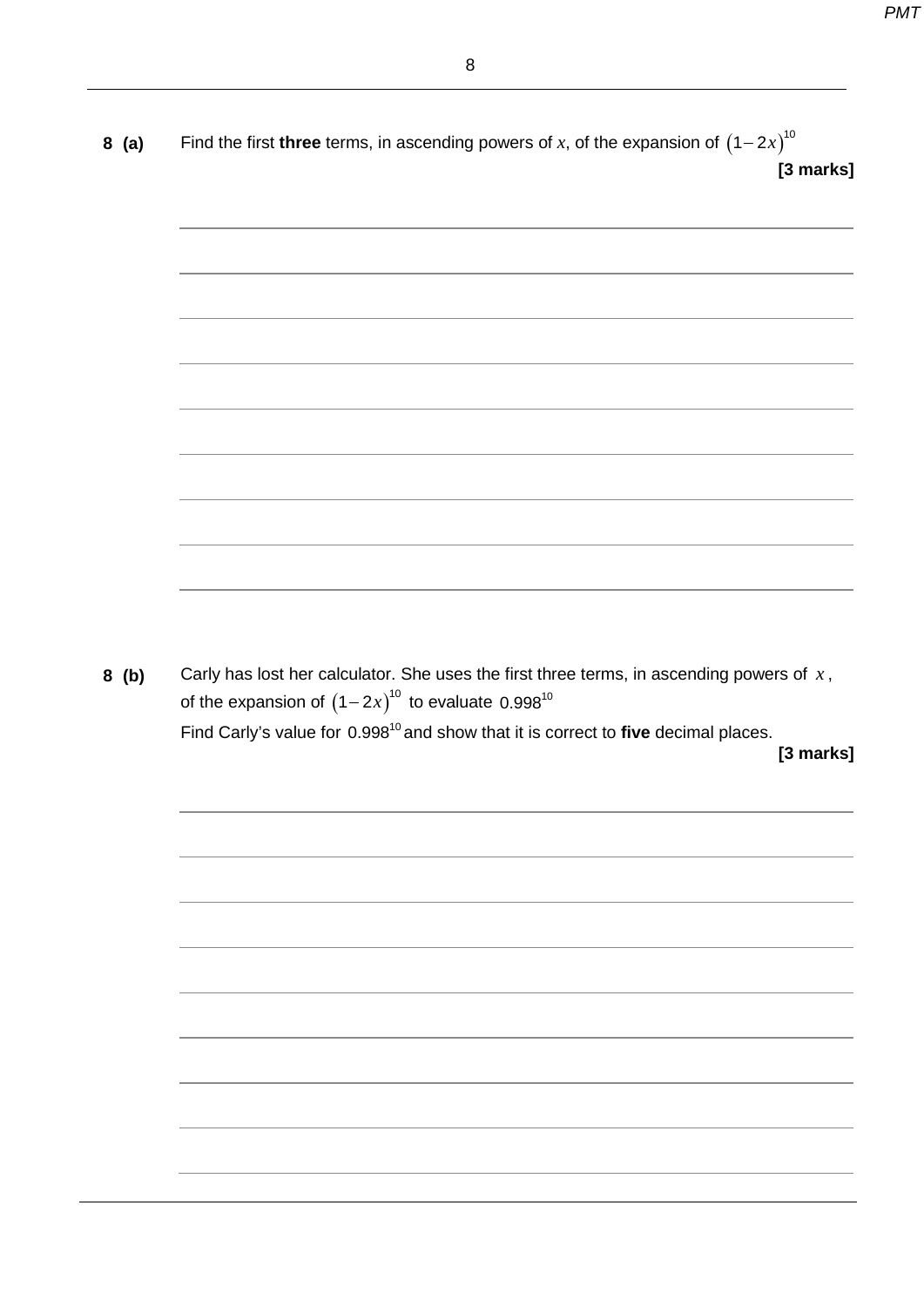|                             | Express your answer in the form $h^2 + bh + c$ , where b and $c \in \mathbb{Z}$ .          |           |
|-----------------------------|--------------------------------------------------------------------------------------------|-----------|
|                             |                                                                                            | [2 marks] |
|                             |                                                                                            |           |
|                             |                                                                                            |           |
|                             |                                                                                            |           |
|                             | ,我们也不能在这里的时候,我们也不能在这里的时候,我们也不能会在这里的时候,我们也不能会在这里的时候,我们也不能会在这里的时候,我们也不能会在这里的时候,我们也不          |           |
|                             |                                                                                            |           |
|                             |                                                                                            |           |
|                             | ,我们也不能在这里的时候,我们也不能在这里的时候,我们也不能会在这里的时候,我们也不能会在这里的时候,我们也不能会在这里的时候,我们也不能会在这里的时候,我们也           |           |
|                             |                                                                                            |           |
|                             | ,我们也不能在这里的时候,我们也不能在这里的时候,我们也不能会在这里的时候,我们也不能会在这里的时候,我们也不能会在这里的时候,我们也不能会在这里的时候,我们也           |           |
|                             |                                                                                            |           |
|                             |                                                                                            |           |
|                             | The curve with equation $y = x^2 - 4x + 2$ passes through the point $P(3, -1)$ and the     |           |
| point Q where $x = 3 + h$ . |                                                                                            |           |
|                             |                                                                                            |           |
| at the point P.             | Using differentiation from first principles, find the gradient of the tangent to the curve |           |
|                             |                                                                                            | [3 marks] |
|                             |                                                                                            |           |
|                             |                                                                                            |           |
|                             |                                                                                            |           |
|                             |                                                                                            |           |
|                             |                                                                                            |           |
|                             |                                                                                            |           |
|                             |                                                                                            |           |
|                             |                                                                                            |           |
|                             |                                                                                            |           |
|                             |                                                                                            |           |
|                             |                                                                                            |           |
|                             |                                                                                            |           |
|                             |                                                                                            |           |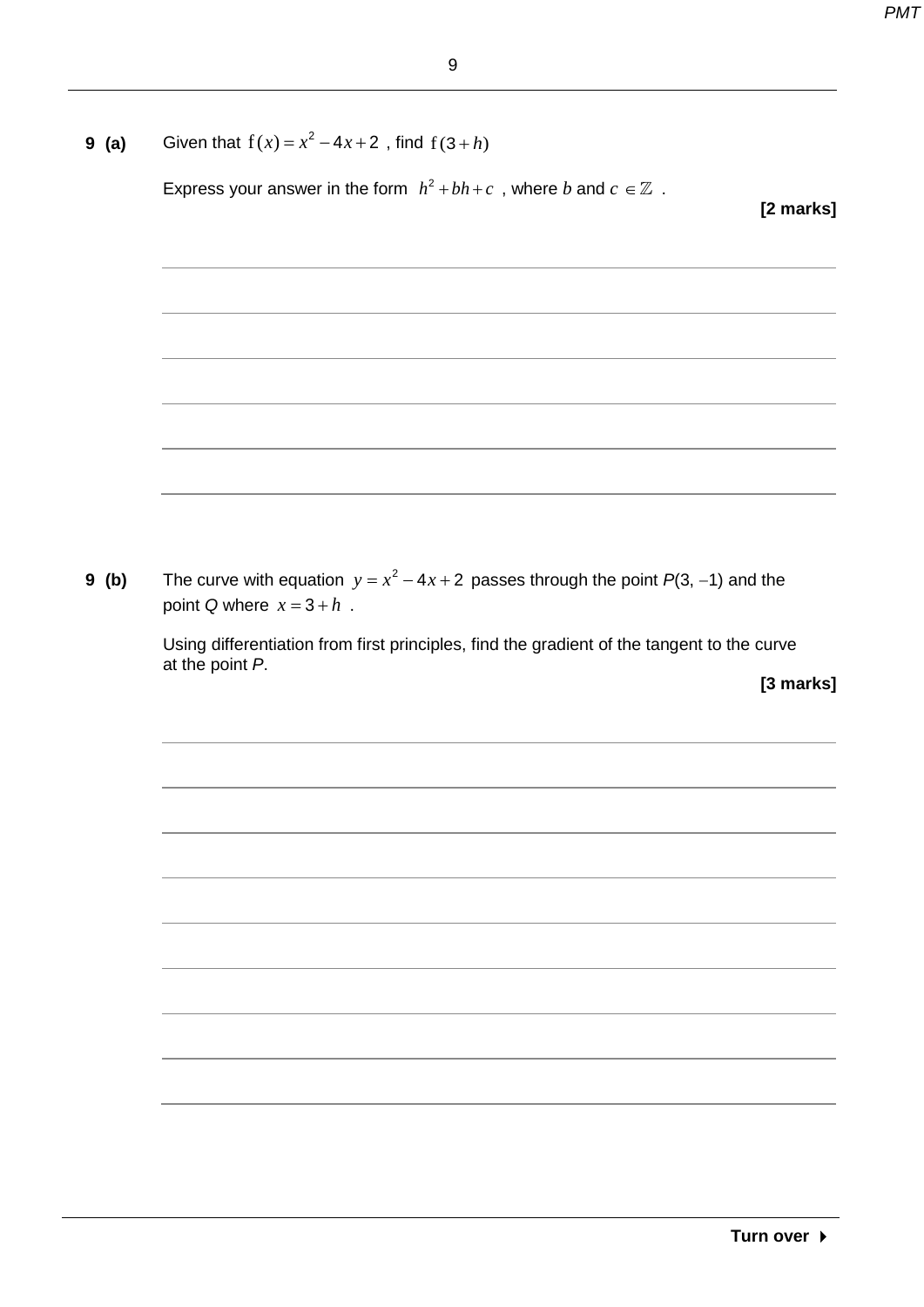**10** A student conducts an experiment and records the following data for two variables, *x* and *y* .

10

| $\boldsymbol{x}$ |    | ◠  | າ<br>◡ |      | G    | 6    |
|------------------|----|----|--------|------|------|------|
| <b>A</b>         | 14 | 45 | 130    | 1100 | 1300 | 3400 |
| $log_{10} y$     |    |    |        |      |      |      |

The student is told that the relationship between *x* and *y* can be modelled by an equation of the form  $y = kb^x$ 

**10 (a)** Plot values of  $log_{10} y$  against *x* on the grid below.



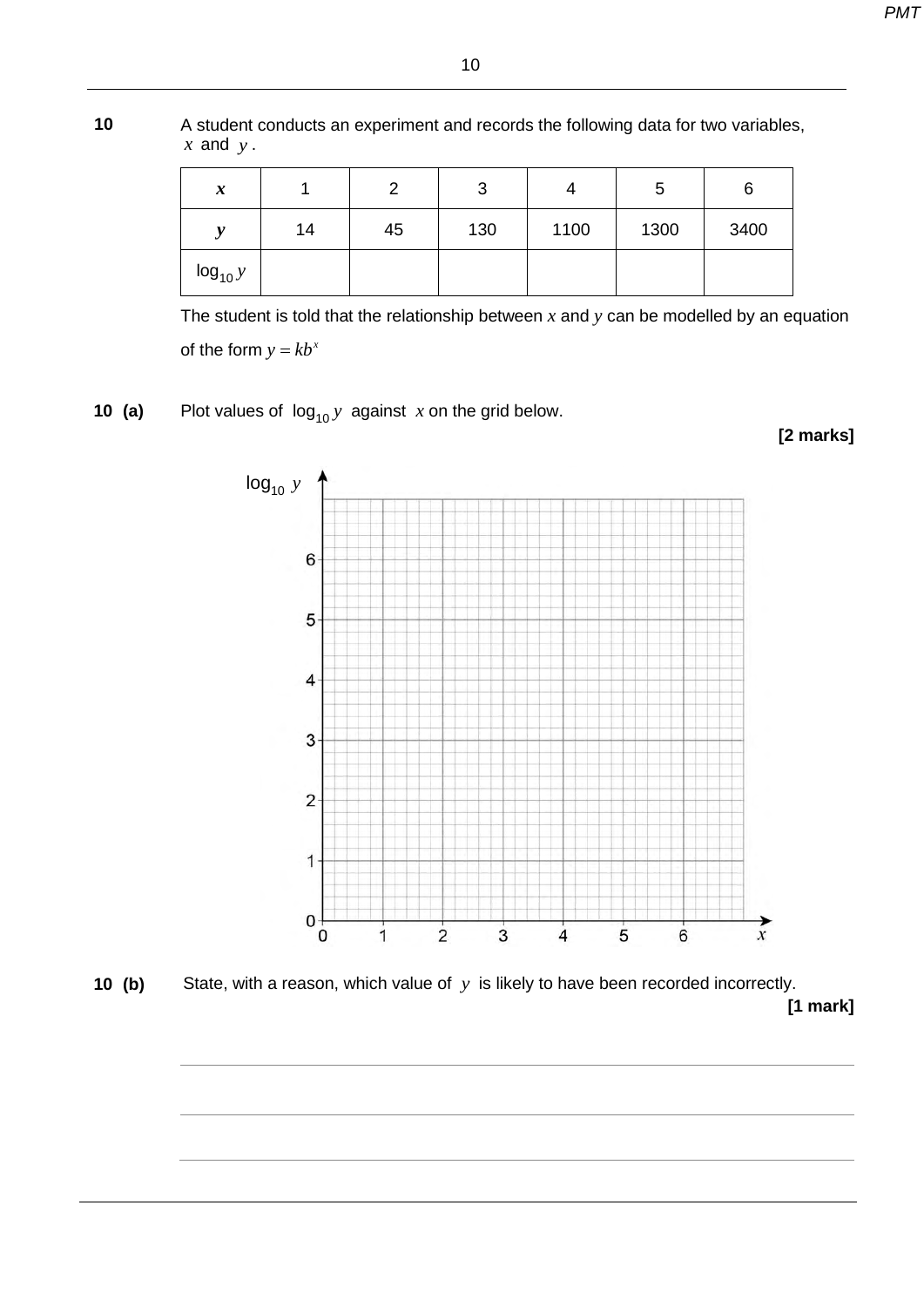| 10 $(c)$ | By drawing an appropriate straight line, find the values of $k$ and $b$ . |
|----------|---------------------------------------------------------------------------|
|----------|---------------------------------------------------------------------------|

**[4 marks]**

**Turn over for the next question**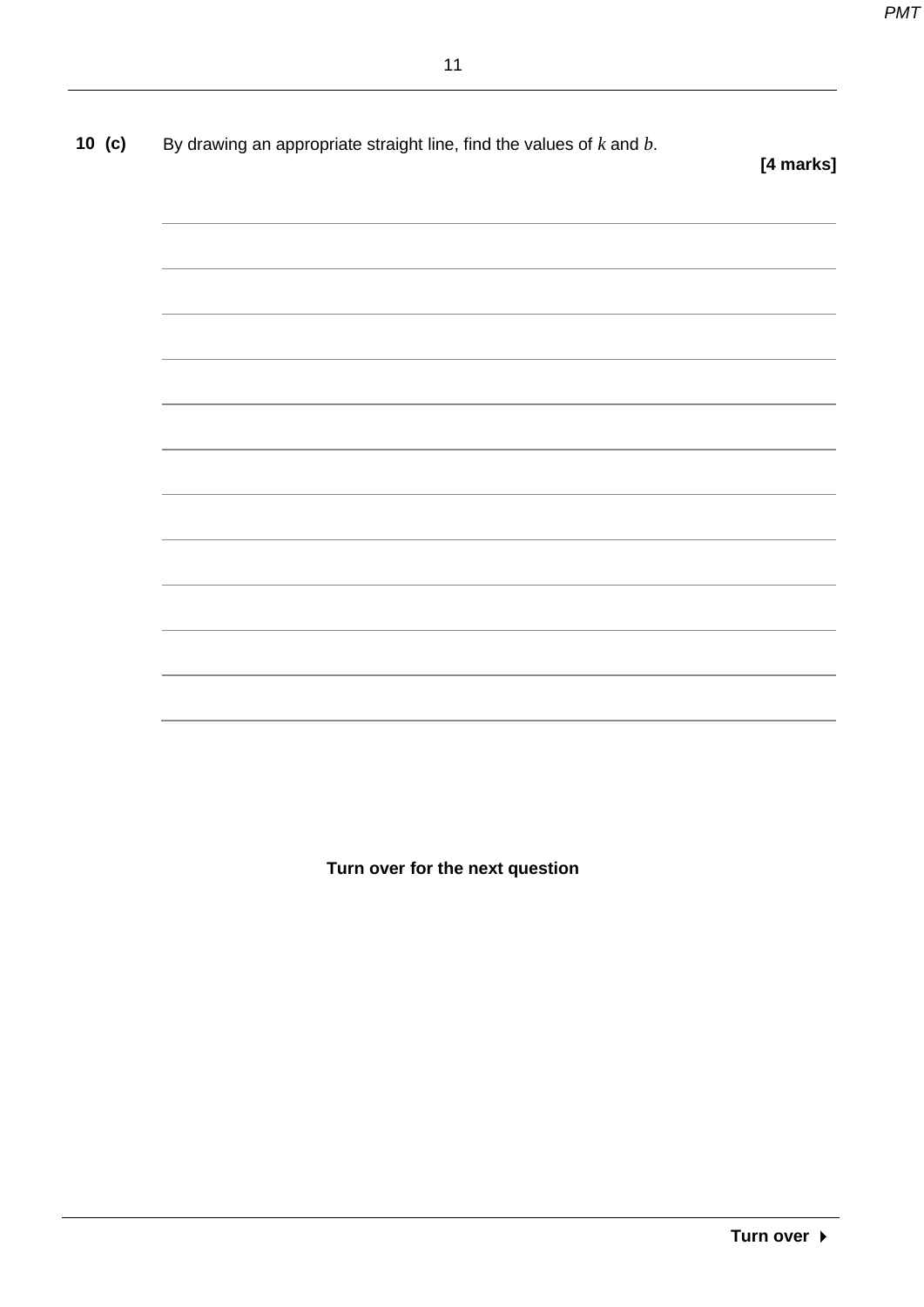**11** Chris claims that, "for any given value of *x* , the gradient of the curve  $y=2x^3+6x^2-12x+3$  is always greater than the gradient of the curve  $y = 1 + 60x - 6x^2$  ".

Show that Chris is wrong by finding all the values of *x* for which his claim is **not** true.

**[7 marks]**

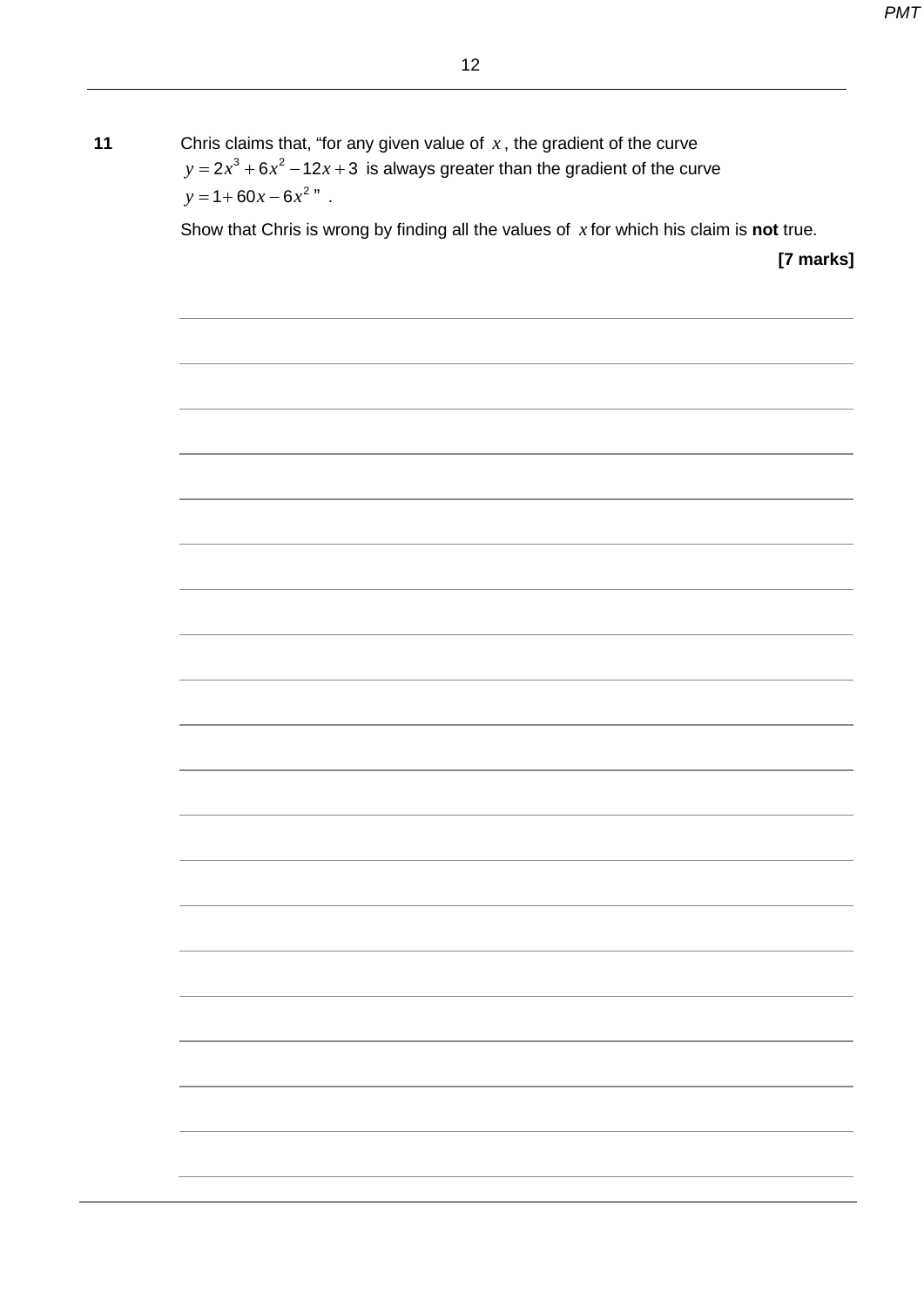12 A curve has equation 
$$
y = 6x\sqrt{x} + \frac{32}{x}
$$
 for  $x > 0$   
12 (a) Find  $\frac{dy}{dx}$ 

**[4 marks]**

**12 (b)** The point *A* lies on the curve and has *x*-coordinate 4

Find the coordinates of the point where the tangent to the curve at *A* crosses the *x*-axis. **[5 marks]**

#### **END OF SECTION A TURN OVER FOR SECTION B**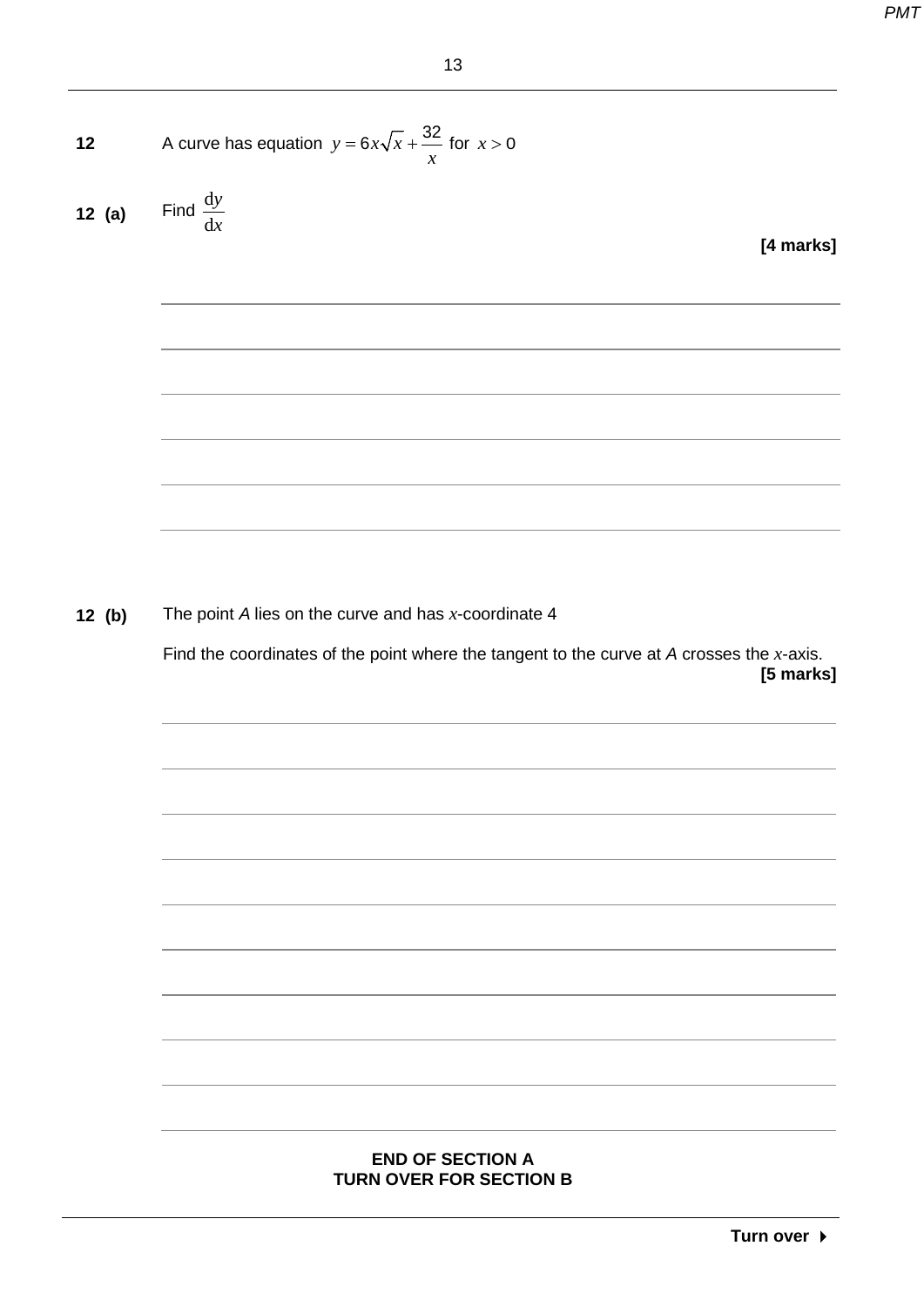#### **Section B**

Answer **all** questions in the spaces provided.

**13 (a)** The unit vectors **i** and **j** are perpendicular. Find the magnitude of the vector −20**i** + 21**j** Circle your answer. **[1 mark]**

 $-1$  1  $\sqrt{41}$  29

**13 (b)** The angle between the vector **i** and the vector −20**i** + 21**j** is <sup>θ</sup> Which statement about  $\theta$  is true? Circle your answer.

#### **[1 mark]**

 $0^{\circ} < \theta < 45^{\circ}$   $45^{\circ} < \theta < 90^{\circ}$   $90^{\circ} < \theta < 135^{\circ}$   $135^{\circ} < \theta < 180^{\circ}$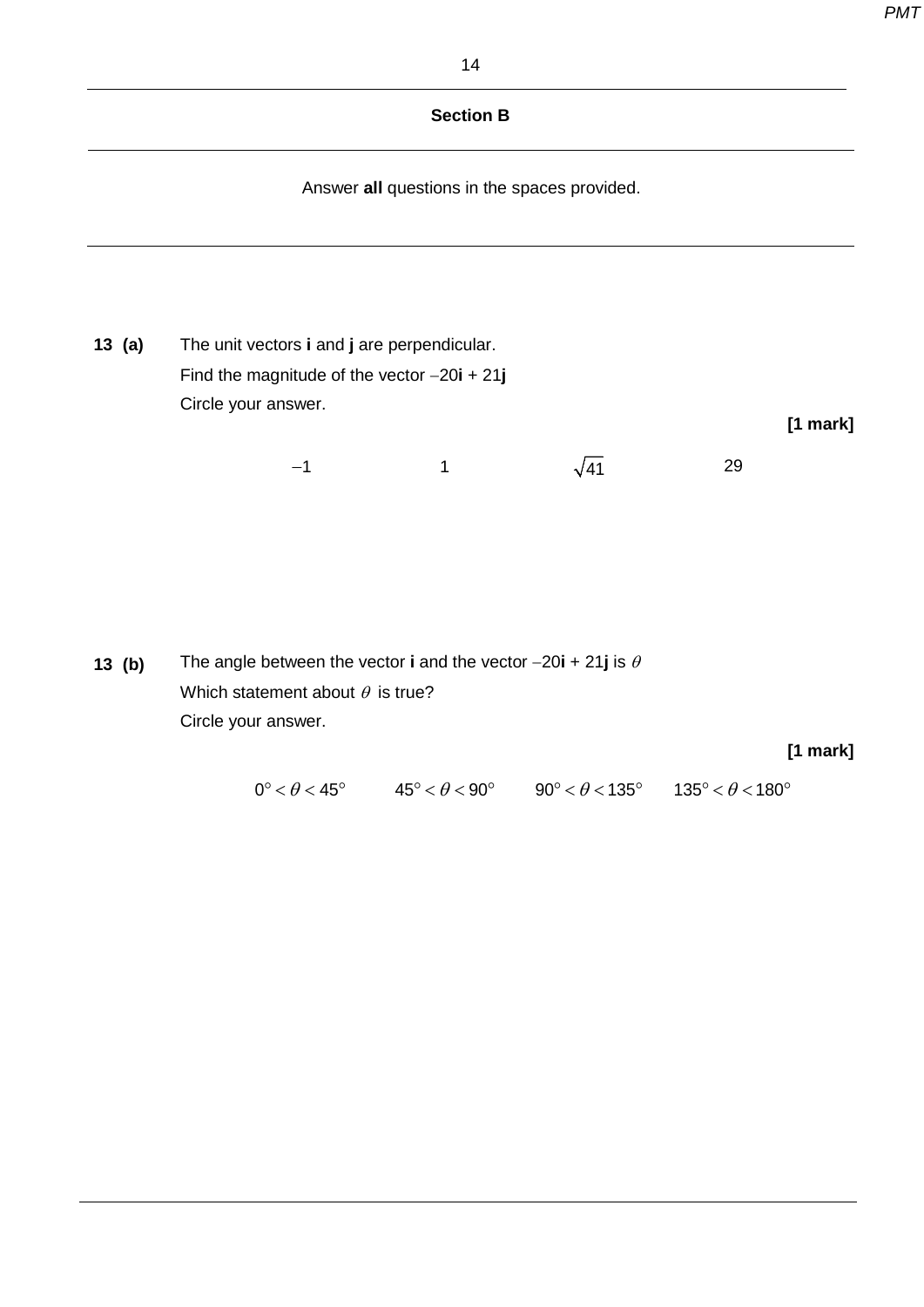### **14** In this question use  $g = 10 \text{ m s}^{-2}$ .

A man of mass 80 kg is travelling in a lift. The lift is rising vertically.



The lift decelerates at a rate of 1.5 m  $\text{s}^{-2}$ 

Find the magnitude of the force exerted on the man by the lift.

**[3 marks]**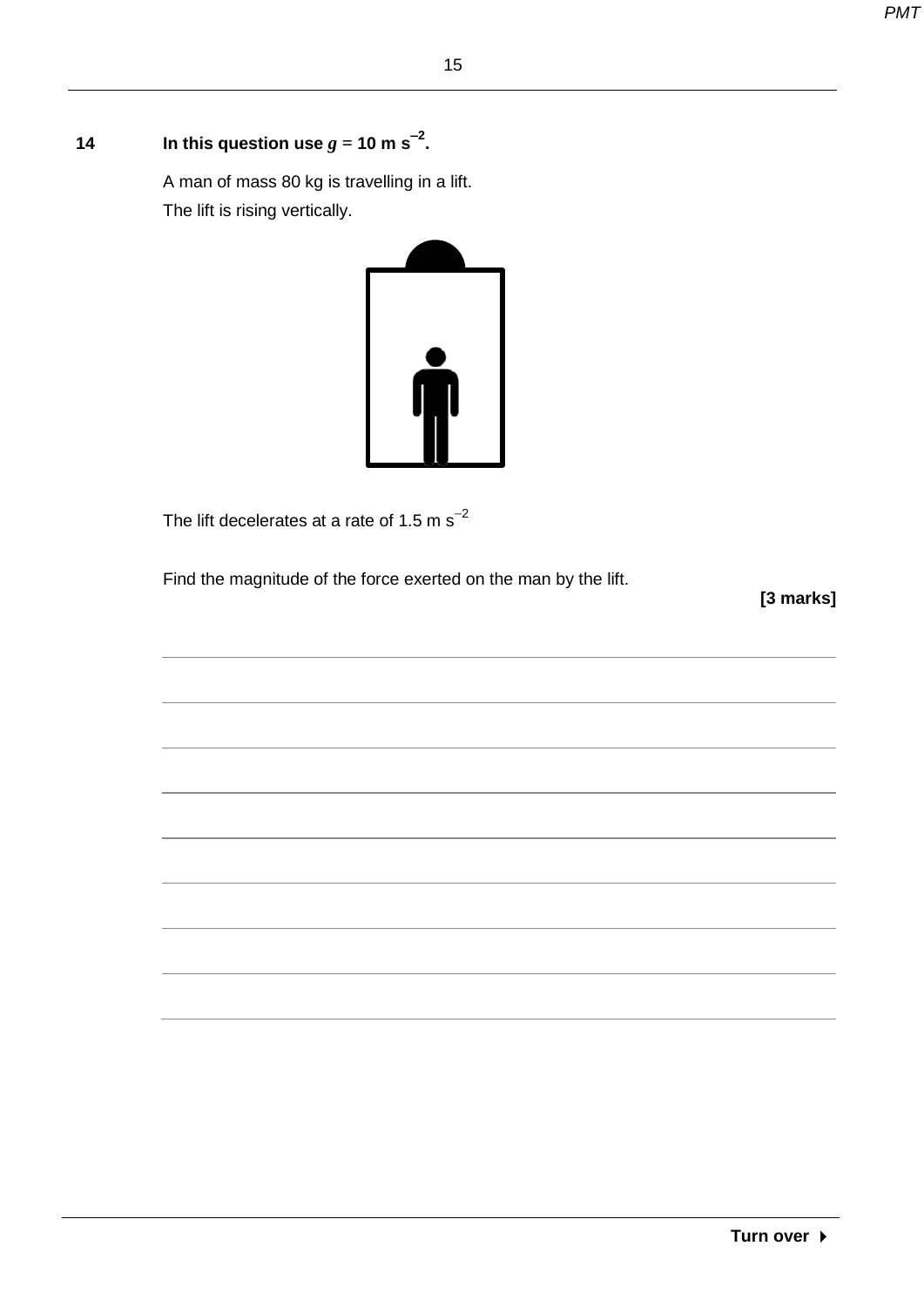**15** The graph shows how the speed of a cyclist varies during a timed section of length 120 metres along a straight track.



**15 (a)** Find the acceleration of the cyclist during the first 10 seconds.

**[1 mark]**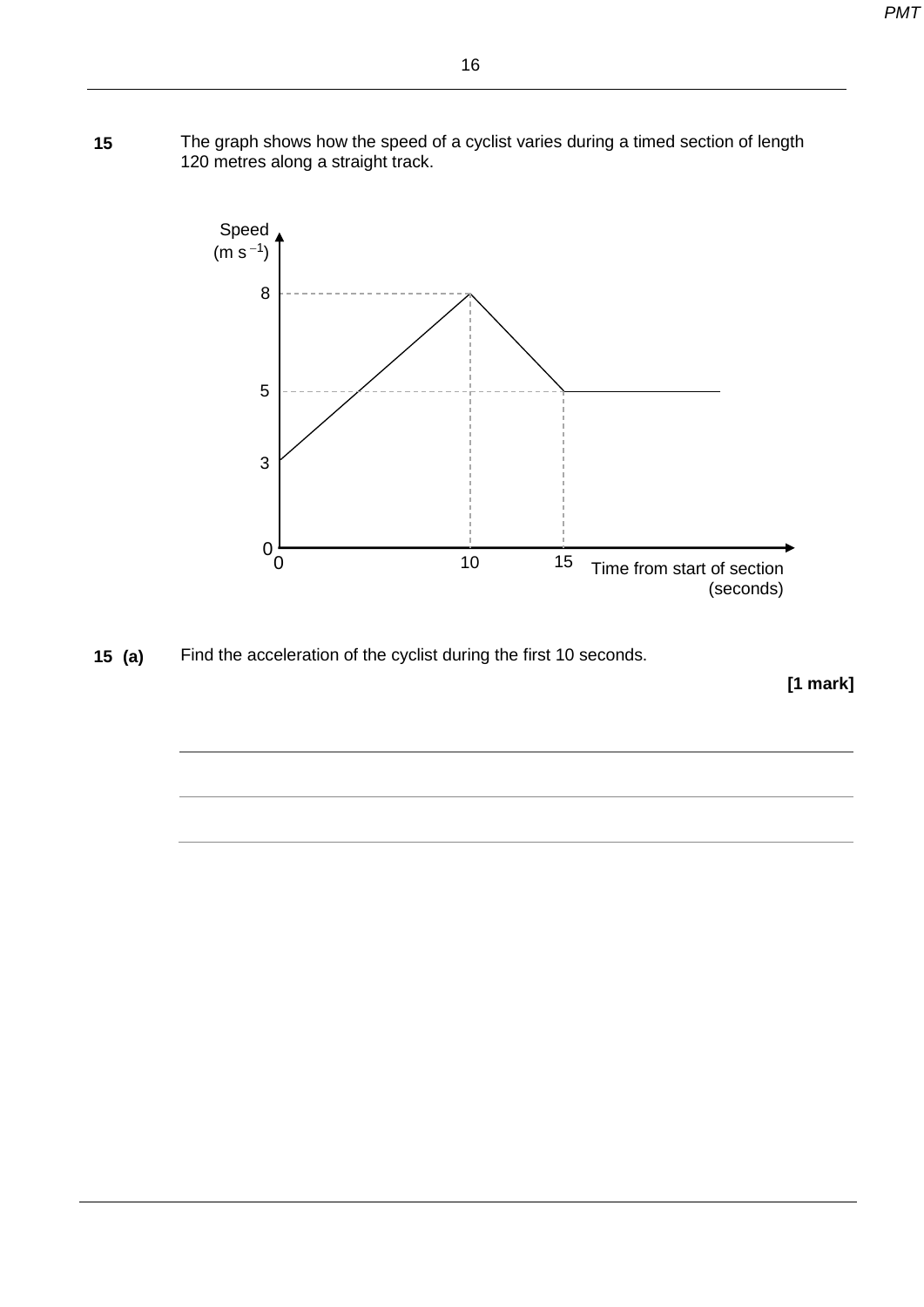| 15 (b) | After the first 15 seconds, the cyclist travels at a constant speed of 5 m s <sup>-1</sup> for a further |
|--------|----------------------------------------------------------------------------------------------------------|
|        | T seconds to complete the 120-metre section.                                                             |

Calculate the value of *T*.

**[4 marks]**

**Turn over for the next question**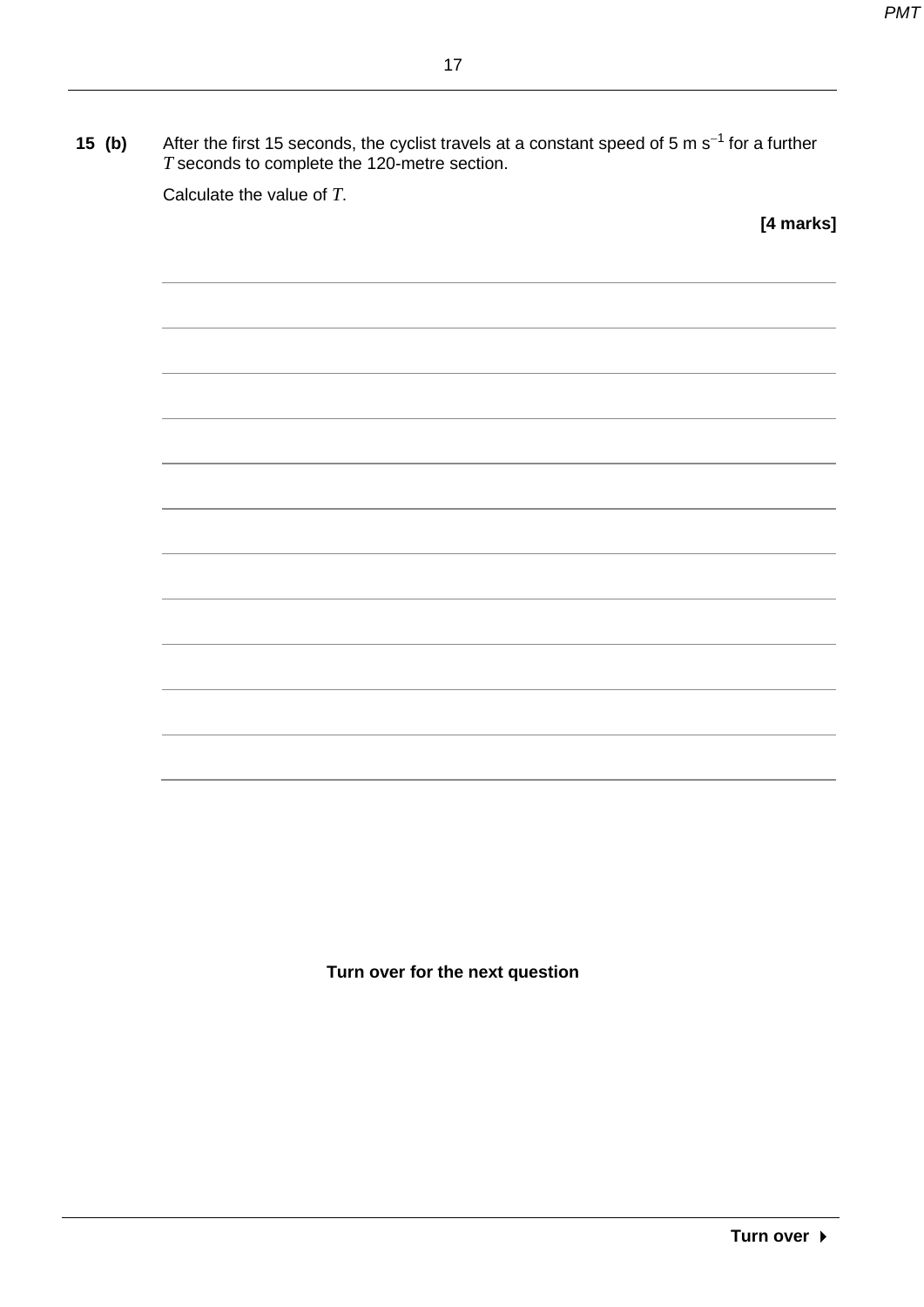**16** A particle, of mass 400 grams, is initially at rest at the point *O*.

The particle starts to move in a straight line so that its velocity,  $v \text{ m s}^{-1}$ , at time *t* seconds is given by

$$
v = 6t^2 - 12t^3 \text{ for } t > 0
$$

**16 (a)** Find an expression, in terms of *t*, for the force acting on the particle.

**[3 marks]**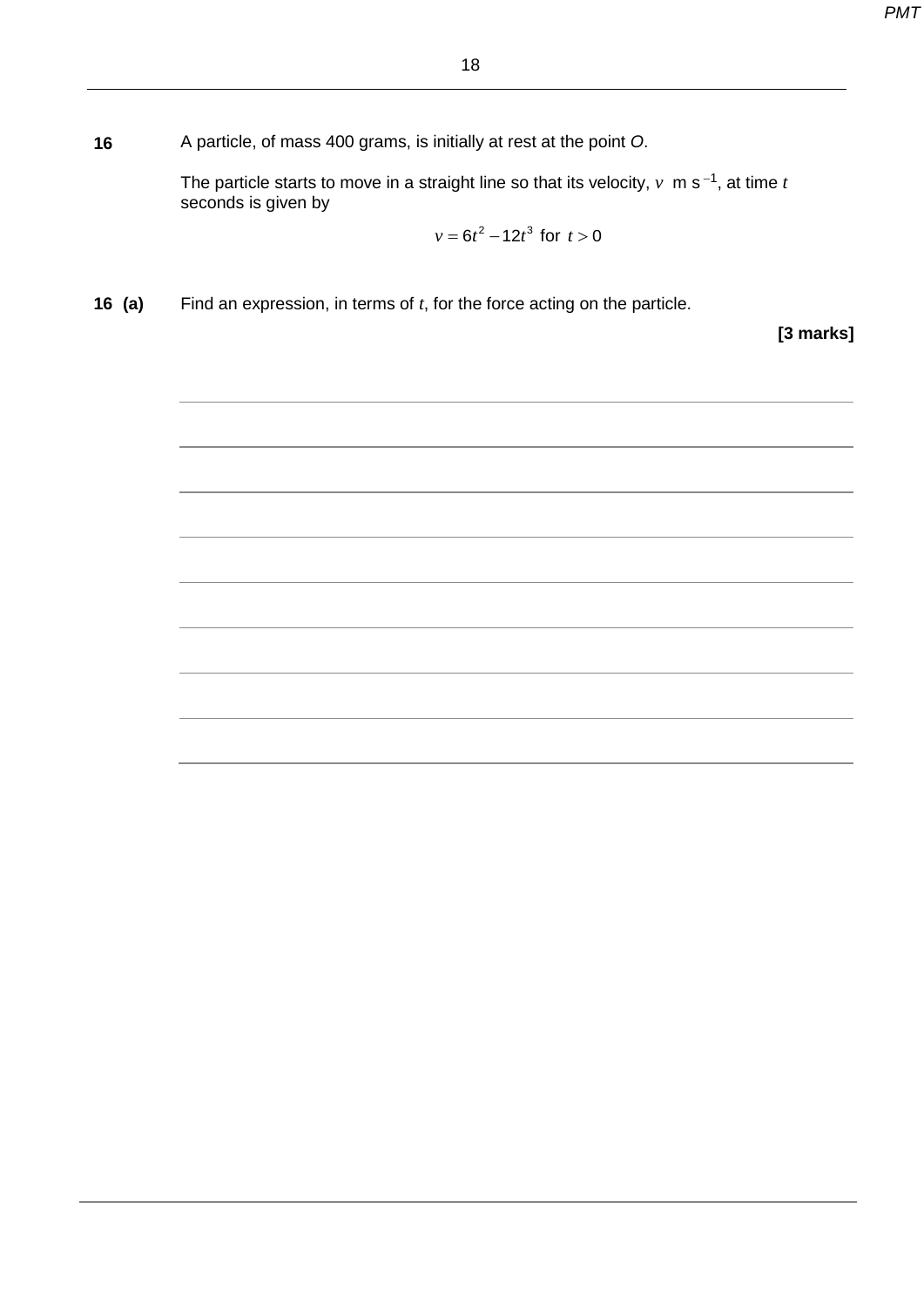**16 (b)** Find the time when the particle next passes through *O*.

**[5 marks]**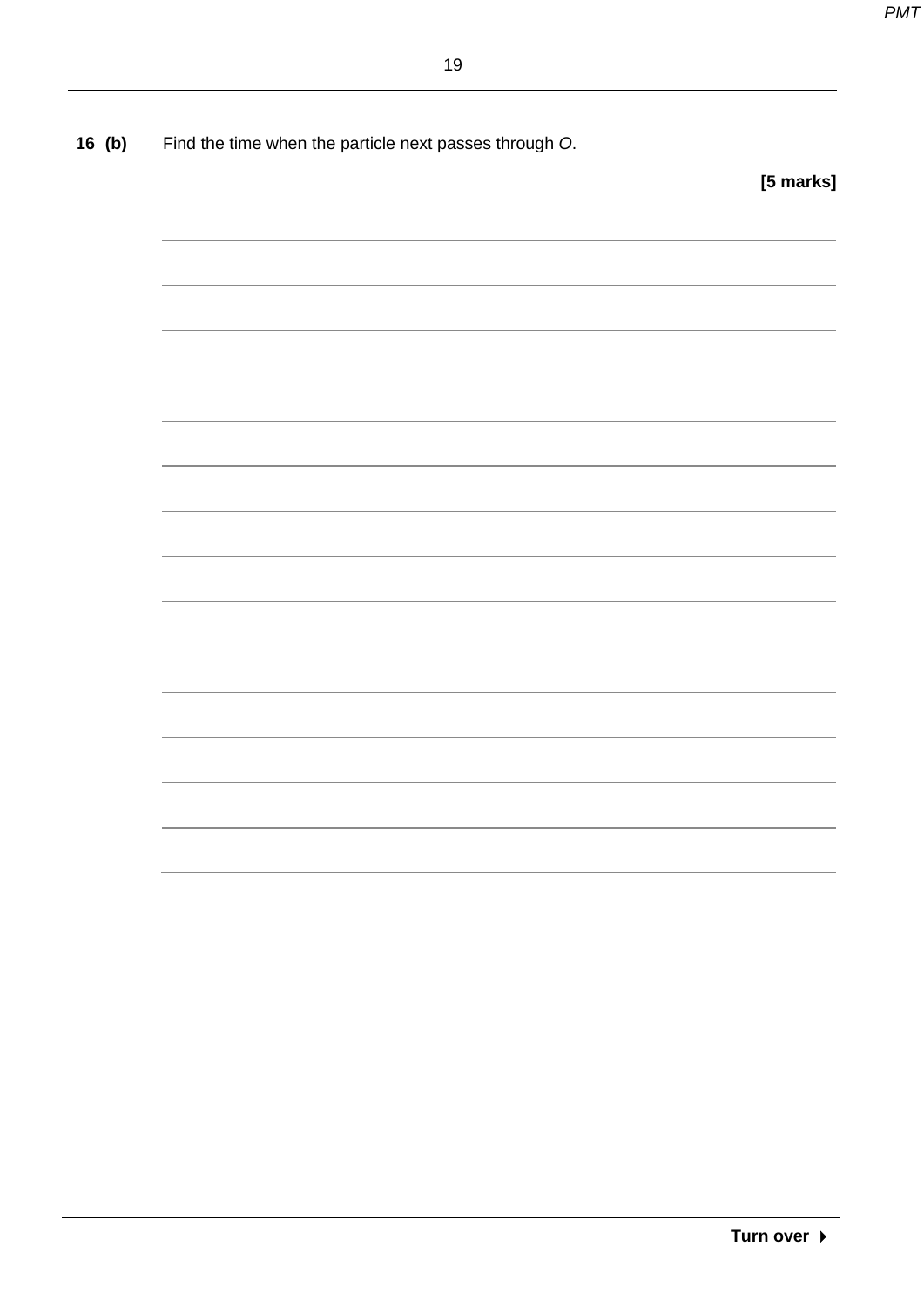#### **17 In this question use**  $g = 9.8$  **m s<sup>−2</sup>.**

A van of mass 1300 kg and a crate of mass 300 kg are connected by a light inextensible rope.

The rope passes over a light smooth pulley, as shown in the diagram.

The rope between the pulley and the van is horizontal.



Initially, the van is at rest and the crate rests on the lower level. The rope is taut. The van moves away from the pulley to lift the crate from the lower level. The van's engine produces a constant driving force of 5000 N. A constant resistance force of magnitude 780 N acts on the van. Assume there is no resistance force acting on the crate.

**17 (a) (i)** Draw a diagram to show the forces acting on the crate while it is being lifted.

 **[1 mark]**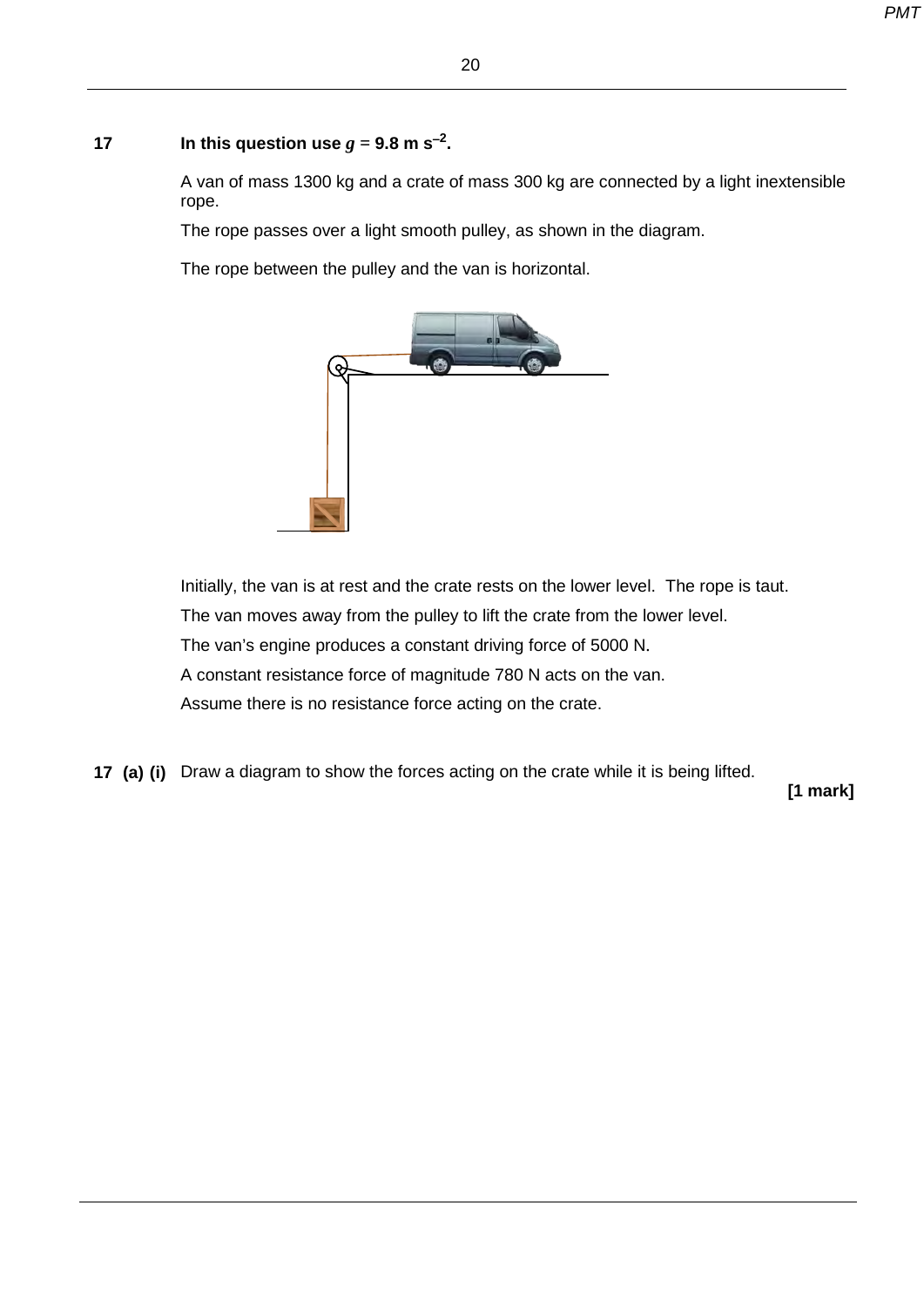**17 (a) (ii)** Draw a diagram to show the forces acting on the van while the crate is being lifted.  **[1 mark]**

**17 <b>(b)** Show that the acceleration of the van is 0.80 m s<sup>−2</sup>

 **[4 marks]**